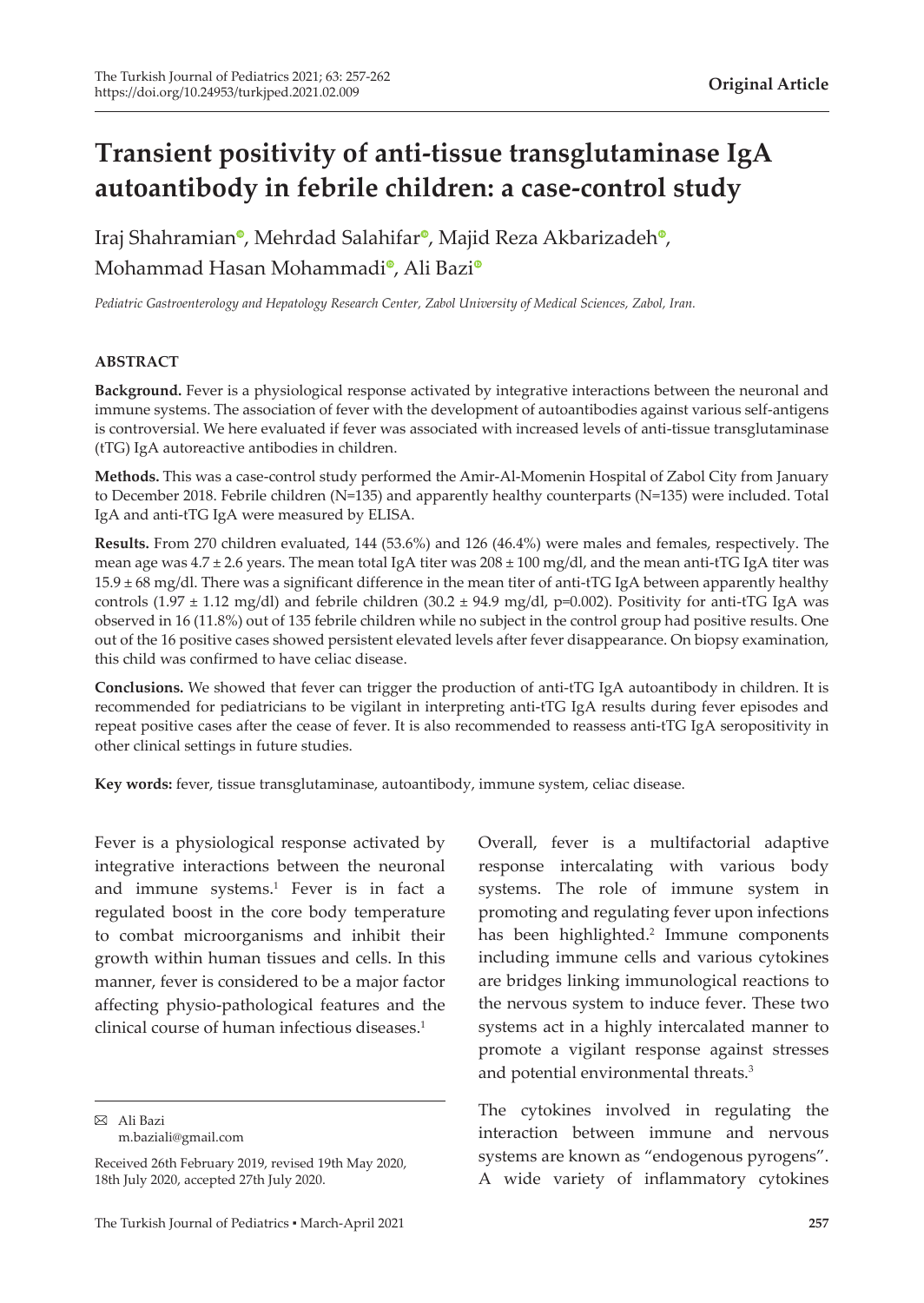including tumor necrosis factor (TNF), interleukin (IL)-1, IL-6, and interferons can play a role as pyrogens. The main function of these mediators in neuronal system is to induce the production of prostaglandins which subsequently lead to hyperthermia and fever. However, induction of fever by pyrogens has been suggested to involve other parallel mechanisms which are poorly understood. The role of immune system receptors such as toll-like receptors has been suggested in these processes.<sup>4,5</sup> Nevertheless, these inflammatory cytokines also exert vast influences on immune system function.<sup>6,7</sup> Accordingly, fever induced inflammatory cytokines may promote exaggerated immune response leading to detrimental effects against self-tissues and autoimmunity.<sup>8,9</sup> Nonetheless, the association of fever with the development of autoantibodies against many self-antigens is unknown. In the present study, we evaluated if fever is associated with increased levels of antitissue transglutaminase (tTG) IgA autoreactive antibodies in febrile children.

# **Material and Methods**

This case control study was performed in the Amir-Al-Momenin Hospital of Zabol City from January to December 2018. All children fulfilling our inclusion criteria were considered as the study population. Control subjects were recruited from age- and sex-matched apparently healthy children visiting the clinic for periodical checkups. The study was approved by the local Ethics Committee in Research of Zabol University of Medical Sciences (20th November 2018, Code: Ir.Zbmu.Rec.1397.115). Informed consent was acquired from the children's parents.

## *Inclusion and exclusion criteria*

Children hospitalized in the pediatric ward of the hospital due to fever were included in the case group. Those with a previous diagnosis of celiac disease, a family history of celiac disease or other autoimmune diseases, and patients under treatment with anti-inflammatory drugs were excluded from both the case and control groups.

## *Sample size*

The sample size was calculated based on the below formula.

$$
n = (Z_{\alpha/2} + Z_{\beta})^{2} * (p_1(1-p_1) + p_2(1-p_2)) / (p_1-p_2)^2
$$

In this equation,  $Z_{\alpha/2}$  (1.96) represented the coefficient of significance threshold (p<0.05). The  $Z_{\beta}$  was the coefficient related to the power of study (80%) and considered as 0.84. P1 and P2 represented the expected frequencies of positivity for anti-tTG IgA in the case and control groups (2% and 4%, respectively). Accordingly, the sample size for each group was obtained  $(N = 135)$ .

## *Data acquisition*

The demographic data and the past clinical history were obtained by interviewing parents. After that, blood samples (5 ml) were drawn from case and control children. The serum samples were separated in the hospital laboratory, and anti-tTG IgA and total IgA levels were determined using specific ELISA kits (Pars Azmoun Co, Iran).

#### *Statistical analysis*

SPSS 16 (Chicago Inc, USA) was used for statistical procedures. Shapiro-Wilk test was applied to screen the normal distribution. Independent sample Student t-test and Chisquare test were used for inferential statistics. P value <0.05 was considered as the statistical significance threshold.

#### **Results**

From 270 children evaluated, 144 (53.6%) and 126 (46.4%) were males and females, respectively. The mean age was  $4.7 \pm 2.6$  years, and the mean weight was  $19.7 \pm 10.9$  kg. Fever was the constant clinical finding in all the children in the case group. In 106 (78.5%) of the patients, fever was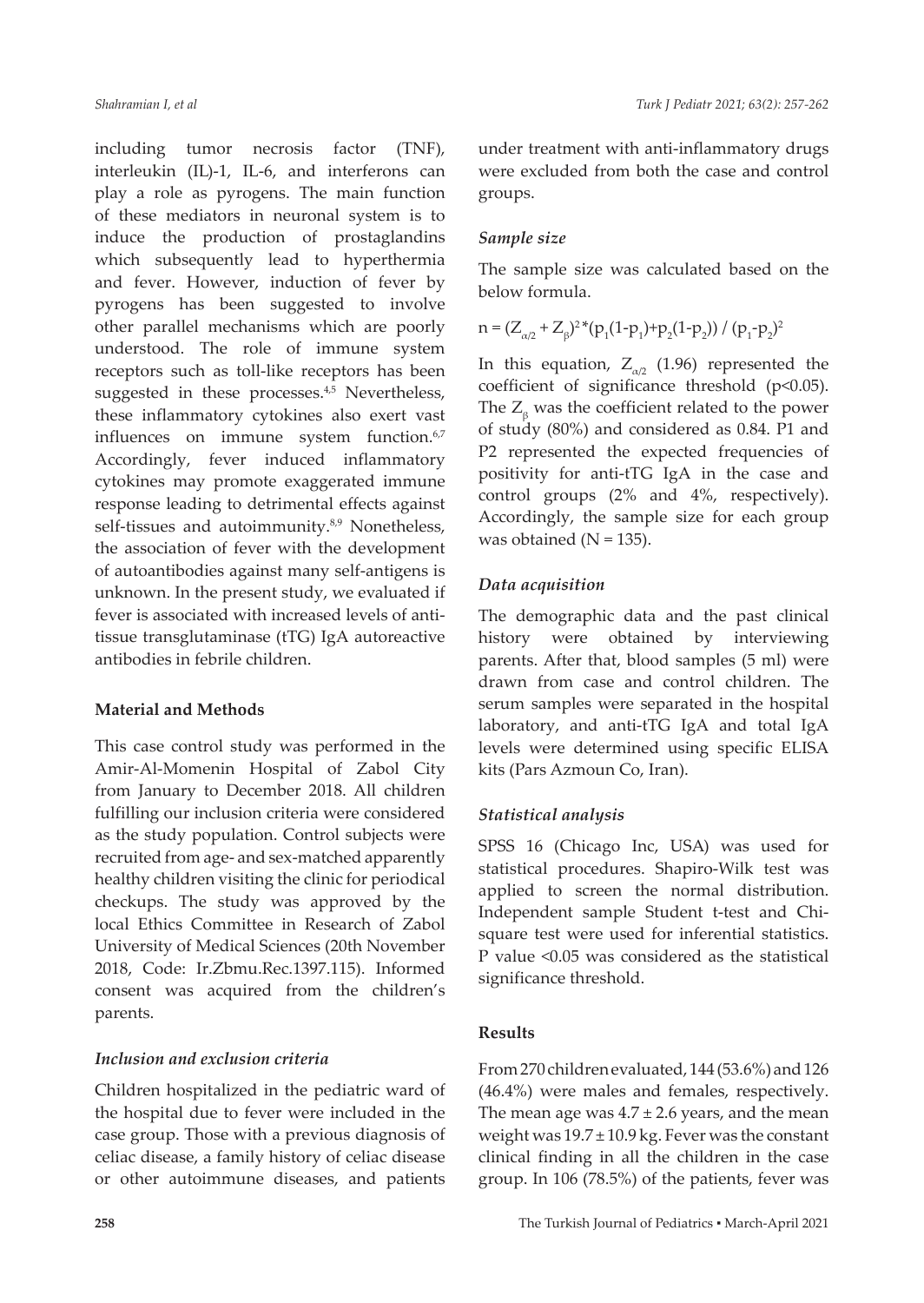accompanied with cough, and in 7 (5.1%) with diarrhea. Gastroenteritis and malnutrition each were observed in one patient. Recurrent fever was observed in 9 (6.6%). Mean hemoglobin level was  $13.9 \pm 1.9$  g/dl, and the mean values of AST and ALT were 14.4 ± 2.1 IU/L and 11.8 ± 2.1 IU/L, respectively (Table I).

The mean total IgA value ranged from 7 to 677 mg/dl with the mean value of  $208 \pm 100$  mg/ dl. The mean anti-tTG IgA was obtained 15.9 ± 68 mg/dl. There was a significant difference in the mean titer of anti-tTG IgA between apparently healthy controls and febrile children (Table II). Based on the reference threshold, positivity for anti-tTG was noted in 16 out of 135 (11.8%) febrile while no subject in controls had positive results. From these 16 children, one case showed persistent elevated levels after fever disappearance (i.e. after discharge). On follow up biopsy examination, this child was confirmed to have celiac disease.

There were no significant differences comparing demographic or clinical variables between patients with positive or negative anti-tTG results except for the levels of alkaline phosphatase enzyme (p= 0.01, Table III).

# **Discussion**

The main goal of the present study was to evaluate the levels of total IgA and autoreactive anti-tTG IgA antibodies in febrile children and compare them with healthy counterparts. Overall, 16 (11.8%) of 135 febrile children revealed positivity for anti-tTG IgA. One patient preserved positive results on follow-up which later was diagnosed with celiac disease based on intestinal biopsy examination. Therefore, the elevation of autoreactive anti-tTG IgA was temporary in most of the patients.

Although we found no similar studies assessing anti-tTG IgA autoantibodies in febrile children,

| Parameters                            | Febrile $(N=135)$ | Non-febrile (N=135) | $\mathbf P$ |
|---------------------------------------|-------------------|---------------------|-------------|
| Male/female, $n/n$ (%/%)              | 66/69 (49.6/50.4) | 77/58 (57.5/42.5)   | 0.13        |
| Age (years)                           | $5.8 \pm 2.2$     | $3.6 \pm 2.4$       | < 0.001     |
| Weight (kg)                           | $21.8 \pm 11.6$   | $17.5 \pm 9.7$      | 0.002       |
| White blood cell $(10^3/\mu l)$       | $12.6 \pm 1.7$    | $13.6 \pm 1.5$      | < 0.001     |
| Red blood cell $(10^6/\mu l)$         | $4.8 \pm 0.3$     | $4.8 \pm 0.2$       | 0.51        |
| Hemoglobin $(g/dl)$                   | $13.7 \pm 2.6$    | $14.1 \pm 0.9$      | 0.13        |
| Hematocrit $(\%)$                     | $38.9 \pm 1.9$    | $40.1 \pm 1.8$      | < 0.001     |
| Mean cell volume (fl)                 | $79.5 \pm 7.2$    | $80.5 \pm 2.1$      | 0.11        |
| Mean cell hemoglobin (pg)             | $28.8 \pm 3.2$    | $26.9 \pm 0.6$      | < 0.001     |
| Platelet $(10^3/\mu l)$               | $356.8 \pm 122.2$ | $218.3 \pm 61.7$    | 0.005       |
| Blood urea nitrogen (mg/dl)           | $14.1 \pm 2.1$    | $14.7 \pm 1.3$      | 0.21        |
| Creatinine (mg/dl)                    | $0.62 \pm 0.79$   | $0.54 \pm 0.17$     | 0.01        |
| Aspartate aminotransferase (IU/L)     | $14.1 \pm 2.7$    | $14.8 \pm 1.3$      | 0.26        |
| Alanine aminotransferase (IU/L)       | $11.6 \pm 2.7$    | $11.9 \pm 1.4$      | < 0.3       |
| Alkaline phosphatase (IU/L)           | $139.7 \pm 79.8$  | $91.6 \pm 45.9$     | 0.73        |
| Erythrocyte sedimentation rate (mm/h) | $13.7 \pm 5.2$    | $13.4 \pm 4.2$      | 0.52        |

|  | Table I. Demographic, clinical and laboratory features in febrile and non-febrile healthy children. |  |  |  |  |  |
|--|-----------------------------------------------------------------------------------------------------|--|--|--|--|--|
|  |                                                                                                     |  |  |  |  |  |

**Table II.** The mean titers of total IgA and anti-tTG IgA antibodies in febrile and non-febrile children.

| Parameters             | Febrile (N=135)                   | Non-febrile (N=135)               |       |
|------------------------|-----------------------------------|-----------------------------------|-------|
| Total IgA (mg/dl)      | $211.5 \pm 120.7$ (range: 7-677)  | $204.5 \pm 74.9$ (range: 71-492)  | 0.59  |
| Anti-tTG IgA $(mg/dl)$ | $30.2 \pm 94.9$ (range: 0.11-542) | $1.97 \pm 1.12$ (range: 0.21-5.8) | 0.002 |

tTG: tissue transglutaminase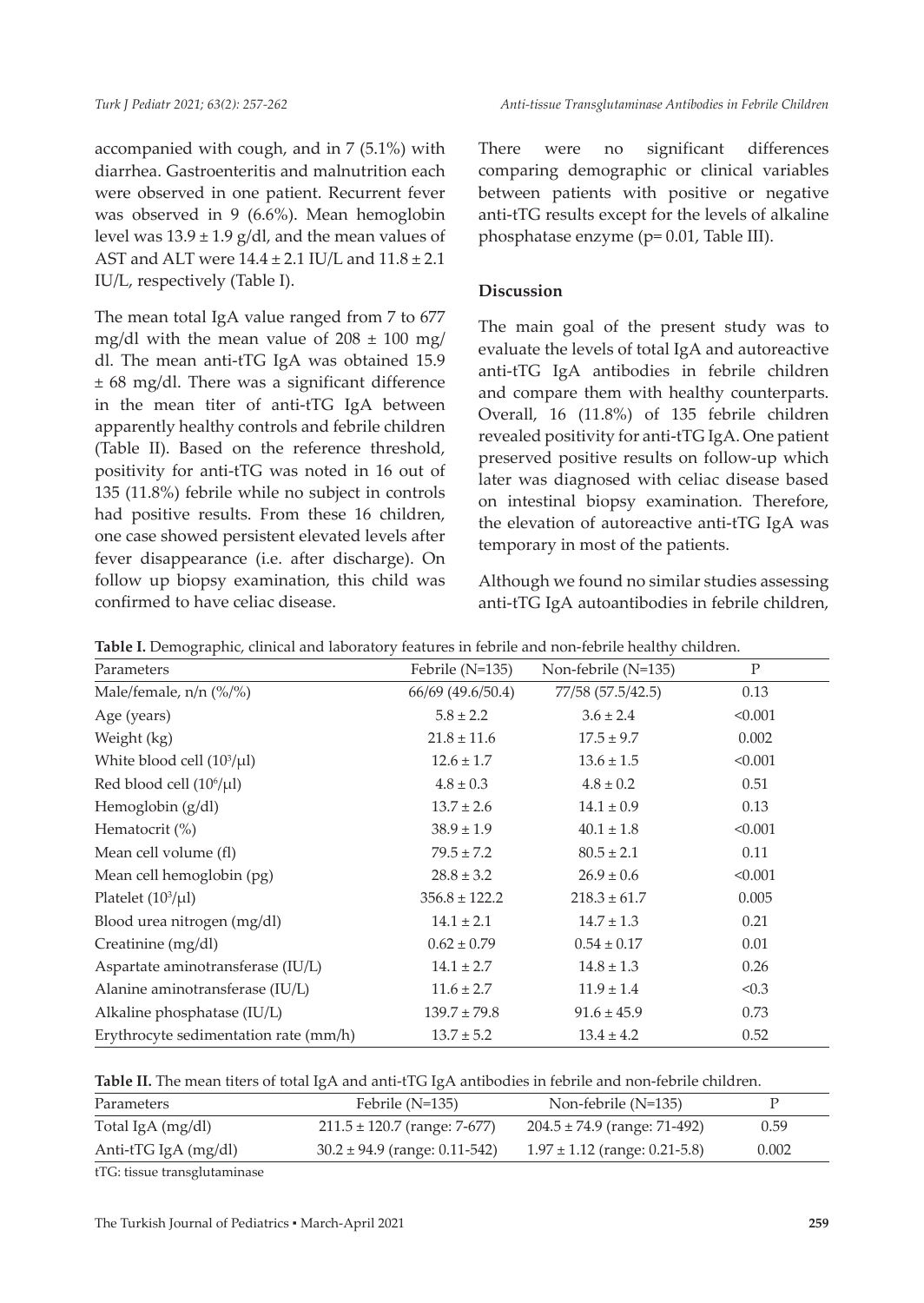|                                       | Anti-tTG IgA       |                   |         |  |
|---------------------------------------|--------------------|-------------------|---------|--|
| Parameters                            | Positive $(N=16)$  | Negative (N=119)  | p       |  |
| Male/female, n/n (%/%)                | $10/6$ (62.5/37.5) | 56/63 (47.1/52.9) | $0.2*$  |  |
| Gastric symptoms (Yes), n (%)         | 1(7.1)             | 18(15.1)          | $0.6*$  |  |
| Recurrence of fever (Yes), n (%)      | $\theta$           | 9(7.6)            | $0.47*$ |  |
| Age (years)                           | $6.5 \pm 1.7$      | $5.8 \pm 2.3$     | 0.24    |  |
| Weight (kg)                           | $24.1 \pm 12.2$    | $21.5 \pm 11.5$   | 0.41    |  |
| White blood cell $(10^3/\mu l)$       | $12.8 \pm 1$       | $12.5 \pm 1.8$    | 0.69    |  |
| Red blood cell (10 <sup>6</sup> /µl)  | $4.8 \pm 0.3$      | $4.8 \pm 0.3$     | 0.92    |  |
| Hemoglobin (g/dl)                     | $15.6 \pm 6.7$     | $13.4 \pm 0.8$    | 0.23    |  |
| Hematocrit $(\%)$                     | $40 \pm 2$         | $38.8 \pm 1.8$    | 0.42    |  |
| Mean cell volume (fl)                 | $80.7 \pm 2.5$     | $79.3 \pm 7.7$    | 0.47    |  |
| Mean cell hemoglobin (pg)             | $29.5 \pm 1$       | $28.7 \pm 3.4$    | 0.35    |  |
| Platelet $(10^3/\mu l)$               | $362 \pm 90.2$     | $356 \pm 127.6$   | 0.85    |  |
| Blood urea nitrogen (mg/dl)           | $13.6 \pm 2.7$     | $14.1 \pm 2$      | 0.34    |  |
| Creatinine (mg/dl)                    | $0.58 \pm 0.17$    | $0.63 \pm 85$     | 0.68    |  |
| Aspartate aminotransferase (IU/L)     | $14.5 \pm 2.7$     | $14 \pm 2.7$      | 0.52    |  |
| Alanine aminotransferase (IU/L)       | $12.6 \pm 2.3$     | $11.4 \pm 2.8$    | 0.09    |  |
| Alkaline phosphatase (IU/L)           | $95.4 \pm 61$      | $146.7 \pm 80.4$  | 0.01    |  |
| Erythrocyte sedimentation rate (mm/h) | $13.8 \pm 3.3$     | $13.6 \pm 5.5$    | 0.92    |  |

**Table III.** Comparisons of demographic, clinical and laboratory features between anti-tTG IgA positive and negative patients among febrile children.

\*; Fisher's exact test, tTG: tissue transglutaminase

evidence from other diseases support a link between fever and autoimmune reactions. In fact, inflammatory cytokines can trigger leukocytes and other immune cells to promote the synthesis of pyrogens.10 In one study on children with a family history of diabetes mellitus, fever episodes (either associated or independent of infections) within the first year of life predicted autoimmunity against pancreatic cells.<sup>9</sup> In another study with patients with scrub typhus infection, ANA autoantibodies developed within one week after initiation of fever.<sup>11</sup> These reports support our findings regarding that fever can be a trigger for development of auto-antibodies; however, the clinical significance and persistency of various autoantibodies should be further scrutinized in various clinical conditions.

Among immune cells, neutrophils have been known as major contributors to inflammatory fever associated with various infections.

Neutrophils exposed to 45°C express a higher activity for 5-lipoxygenase, an enzymes involved in leukotriene synthesis.12 Although fever-like temperatures have been shown to prevent lipopolysaccharide-induced activation of NF-κB transcription factor<sup>13,14</sup>, neutrophils can promote the production of autoantibodies (e.g. anti-neutrophil cytoplasmic autoantibodies) through NF-κBindependent signaling pathways as well.<sup>15</sup> On the other hand, fever-like temperatures were noted to activate NF-κB pathway in macrophages.<sup>16</sup> Fever range temperatures also induce T lymphocytes to produce stress proteins (such as heat-shock proteins-Hsp).<sup>17,18</sup> In particular, Hsp90 protein can regulate T lymphocytes trafficking in feverish conditions.<sup>17</sup> Following infection with type A streptococcus bacteria, an interaction between interleukin-1βgranulocyte-macrophage colony-stimulating factor resulted in the proliferation of CD4+ T helper 1 lymphocytes. These events have been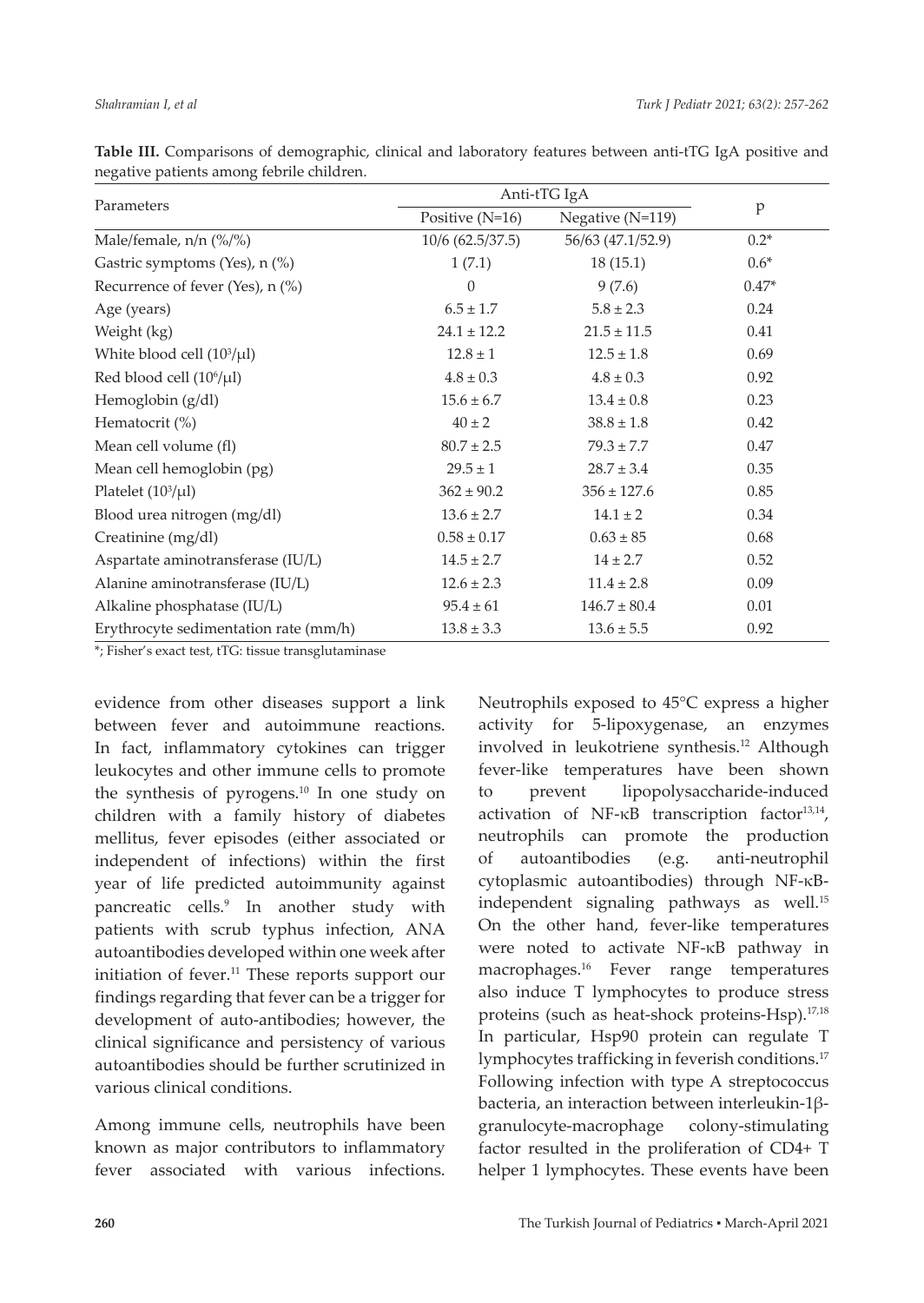suggested to participate in autoimmunity observed in acute rheumatic fever following group A streptococcal infections.19,20 The roles of new identified mediators such as complement factor 5a and platelet-activating factor in fever induced immunity is yet to be divulged.<sup>21</sup> In a reciprocal manner, autoimmunity may be itself a reason for fever.<sup>22</sup> This is further supported by some reports noting that autoimmunity $23,24$ and lymphoproliferative disorders<sup>25</sup> can be associated with fever of unknown origin. Fever can also regulate toll-like receptor (TLR) signaling pathways,<sup>16</sup> cytoplasmic phospholipase 2,26 intercellular adhesion molecule 1 (ICAM-1), and CCL21 chemokine.<sup>27</sup>

We could not explain an isolated significant decrease in ALP in patients with anti-tTG positivity accompanying normal levels of AST and ALT with no significant deviations in other tests. This observation may be a basis for checking the fluctuations of this enzyme in these patients in future studies.

We showed that fever can transiently trigger anti-tTG IgA autoantibody production in children which probably is promoted by modulating cellular and humoral immunities. Based on these findings, it is recommended to pediatricians to be vigilant in interpreting anti-tTG IgA results during fever episodes and repeat positive cases after the cease of fever. It is recommended to reassess the association of anti-tTG IgA seropositivity with fever in other clinical settings in future studies as well.

# **REFERENCES**

- 1. Ogoina D. Fever, fever patterns and diseases called 'fever'--a review. J Infect Public Health 2011; 4: 108- 124.
- 2. Romanovsky AA, Steiner AA, Matsumura K. Cells that trigger fever. Cell Cycle 2006; 5: 2195-2197.
- 3. Ziemssen T, Kern S. Psychoneuroimmunology- -cross-talk between the immune and nervous systems. J Neurol 2007; 254 (Suppl 2): II8-II11.
- 4. Netea MG, Kullberg BJ, Van der Meer JW. Circulating cytokines as mediators of fever. Clin Infect Dis 2000; 31 (Suppl 5): S178-S184.

*Anti-tissue Transglutaminase Antibodies in Febrile Children*

- 5. Conti B, Tabarean I, Andrei C, Bartfai T. Cytokines and fever. Front Biosci 2004; 9: 1433-1449.
- 6. Jiang Q, Cross AS, Singh IS, Chen TT, Viscardi RM, Hasday JD. Febrile core temperature is essential for optimal host defense in bacterial peritonitis. Infect Immun 2000; 68: 1265-1270.
- 7. Cunha BA. Fever myths and misconceptions: the beneficial effects of fever as a critical component of host defenses against infection. Heart Lung 2012; 41: 99-101.
- 8. Horwitz MS, Ilic A, Fine C, Balasa B, Sarvetnick N. Coxsackieviral-mediated diabetes: induction requires antigen-presenting cells and is accompanied by phagocytosis of beta cells. Clin Immunol 2004; 110: 134-144.
- 9. Beyerlein A, Wehweck F, Ziegler AG, Pflueger M. Respiratory infections in early life and the development of islet autoimmunity in children at increased type 1 diabetes risk: evidence from the BABYDIET study. JAMA Pediatr 2013; 167: 800-807.
- 10. Johnson Rowsey P. Thermoregulation: cytokines involved in fever and exercise. Annu Rev Nurs Res 2013; 31: 19-46.
- 11. Koshy M, Mathew J, Alex R, et al. Antinuclear antibodies in scrub typhus: transient occurrence during acute illness. J Vector Borne Dis 2018; 55: 52- 57.
- 12. Werz O, Bürkert E, Samuelsson B, Rådmark O, Steinhilber D. Activation of 5-lipoxygenase by cell stress is calcium independent in human polymorphonuclear leukocytes. Blood 2002; 99: 1044-1052.
- 13. Kettritz R, Choi M, Salanova B, Wellner M, Rolle S, Luft FC. Fever-like temperatures affect neutrophil NF-kappaB signaling, apoptosis, and ANCA-antigen expression. J Am Soc Nephrol 2006; 17: 1345-1353.
- 14. Lee JJ, Huang WT, Shao DZ, Liao JF, Lin MT. Blocking NF-kappaB activation may be an effective strategy in the fever therapy. Jpn J Physiol 2003; 53: 367-375.
- 15. von Vietinghoff S, Choi M, Rolle S, Luft FC, Kettritz R. Febrile temperatures control antineutrophil cytoplasmic autoantibody-induced neutrophil activation via inhibition of phosphatidylinositol 3-kinase/Akt. Arthritis Rheum 2007; 56: 3149-3158.
- 16. Zhao W, An H, Zhou J, Xu H, Yu Y, Cao X. Hyperthermia differentially regulates TLR4 and TLR2-mediated innate immune response. Immunol Lett 2007; 108: 137-142.
- 17. Lin CD, Zhang YH, Zhang K, et al. Fever promotes T lymphocyte trafficking via a thermal sensory pathway involving heat shock protein 90 and  $\alpha$ 4 integrins. Immunity 2019; 50: 137-151.e6.